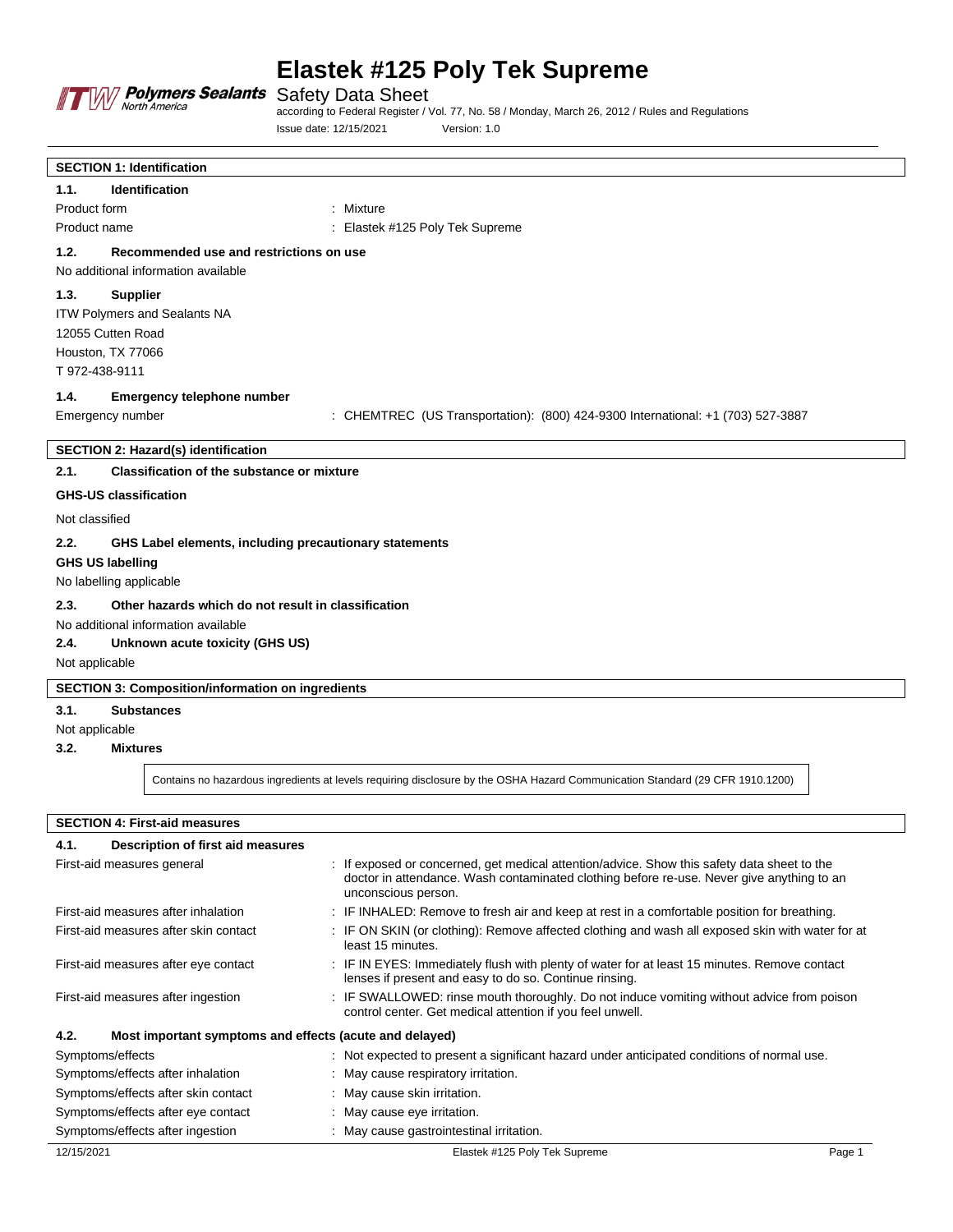Safety Data Sheet

according to Federal Register / Vol. 77, No. 58 / Monday, March 26, 2012 / Rules and Regulations

### **4.3. Immediate medical attention and special treatment, if necessary**

No additional information available.

| <b>SECTION 5: Fire-fighting measures</b>                               |                                               |                                                                                                                                                                         |  |
|------------------------------------------------------------------------|-----------------------------------------------|-------------------------------------------------------------------------------------------------------------------------------------------------------------------------|--|
| 5.1.                                                                   | Suitable (and unsuitable) extinguishing media |                                                                                                                                                                         |  |
| Suitable extinguishing media                                           |                                               | : Dry powder. Foam. Carbon dioxide. Water spray.                                                                                                                        |  |
| 5.2.                                                                   | Specific hazards arising from the chemical    |                                                                                                                                                                         |  |
| Fire hazard                                                            |                                               | : No data available.                                                                                                                                                    |  |
| <b>Explosion hazard</b>                                                |                                               | : No data available.                                                                                                                                                    |  |
| Reactivity                                                             |                                               | : Stable under normal conditions.                                                                                                                                       |  |
| 5.3.<br>Special protective equipment and precautions for fire-fighters |                                               |                                                                                                                                                                         |  |
| Precautionary measures fire                                            |                                               | : Keep away from heat, hot surfaces, sparks, open flames and other ignition sources. No<br>smoking.                                                                     |  |
| Firefighting instructions                                              |                                               | : Use water spray or fog for cooling exposed containers. Exercise caution when fighting any<br>chemical fire. Do not dispose of fire-fighting water in the environment. |  |
| Protection during firefighting                                         |                                               | : Do not enter fire area without proper protective equipment, including respiratory protection.<br>Self-contained breathing apparatus.                                  |  |
| Other information                                                      |                                               | : Under fire conditions closed containers may rupture or explode.                                                                                                       |  |
|                                                                        | <b>SECTION 6: Accidental release measures</b> |                                                                                                                                                                         |  |

| 6.1.   | Personal precautions, protective equipment and emergency procedures |  |                                                                                                                                                               |
|--------|---------------------------------------------------------------------|--|---------------------------------------------------------------------------------------------------------------------------------------------------------------|
|        | General measures                                                    |  | : Evacuate area. Ventilate area. Keep upwind. Spill should be handled by trained cleaning<br>personnel properly equipped with respiratory and eye protection. |
| 6.1.1. | For non-emergency personnel                                         |  |                                                                                                                                                               |
|        | Protective equipment                                                |  | : Wear Protective equipment as described in Section 8.                                                                                                        |
|        | Emergency procedures                                                |  | : Evacuate unnecessary personnel.                                                                                                                             |
| 6.1.2. | For emergency responders                                            |  |                                                                                                                                                               |
|        | Protective equipment                                                |  | : Wear suitable protective clothing, gloves and eye or face protection. Approved supplied-air<br>respirator, in case of emergency.                            |

#### **6.2. Environmental precautions**

Prevent entry to sewers and public waters. Notify authorities if liquid enters sewers or public waters. Avoid release to the environment.

### **6.3. Methods and material for containment and cleaning up**

| For containment/cleaning up | SMALL SPILL: Dike area to contain spill. Take precautions as necessary to prevent<br>contamination of ground and surface waters. Recover spilled material on absorbent, such as<br>sawdust or vermiculite, and sweep into closed containers for disposal. After all visible traces,                                                                                                                                                                                                                                                                                                                                                                                                                                                                                                                                                                                                                                                               |
|-----------------------------|---------------------------------------------------------------------------------------------------------------------------------------------------------------------------------------------------------------------------------------------------------------------------------------------------------------------------------------------------------------------------------------------------------------------------------------------------------------------------------------------------------------------------------------------------------------------------------------------------------------------------------------------------------------------------------------------------------------------------------------------------------------------------------------------------------------------------------------------------------------------------------------------------------------------------------------------------|
|                             | including ignitable vapors, have been removed, thoroughly wet vacuum the area. Do not flush<br>to sewer. If area of spill is porous, remove as much contaminated earth and gravel, etc. as<br>necessary and place in closed containers for disposal. Only those persons who are adequately<br>trained, authorized, and wearing the required personal protective equipment (PPE) should<br>participate in spill response and clean-up.                                                                                                                                                                                                                                                                                                                                                                                                                                                                                                             |
|                             | LARGE SPILL: Keep spectators away. Only those persons who are adequately trained.<br>authorized and wearing the required personal protective equipment (PPE) should participate in<br>spill response and clean-up. Ventilate the area by natural means or by explosion proof means<br>(i.e. fans). Know and prepare for spill response before using or handling this product. Eliminate<br>all ignition sources (flames, hot surfaces, portable heaters and sources of electrical, static, or<br>frictional sparks). Dike and contain spill with inert material (e.g. sand, earth). Transfer liquids to<br>covered and labeled metal containers for recovery or disposal, or remove with inert absorbent.<br>Use only non-sparking tools and appropriate PPE. Place absorbent diking materials in covered<br>metal containers for disposal. Prevent contamination of sewers, streams, and groundwater<br>with spilled material or used absorbent. |

### **6.4. Reference to other sections**

See Sections 8 and 13.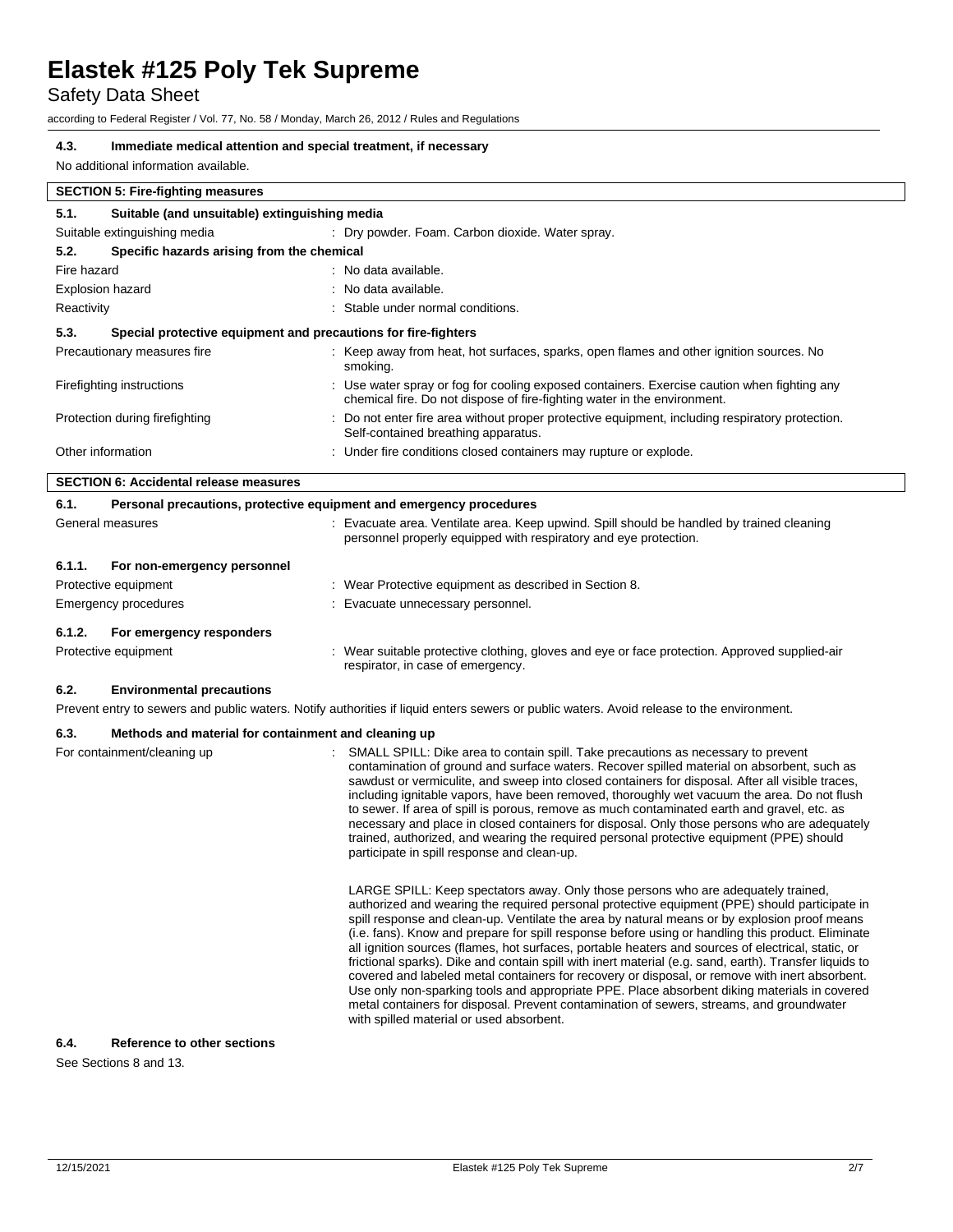Safety Data Sheet

according to Federal Register / Vol. 77, No. 58 / Monday, March 26, 2012 / Rules and Regulations

| <b>SECTION 7: Handling and storage</b>                               |                                                                                                                                                                                                                                                                                                                                                                |  |
|----------------------------------------------------------------------|----------------------------------------------------------------------------------------------------------------------------------------------------------------------------------------------------------------------------------------------------------------------------------------------------------------------------------------------------------------|--|
| Precautions for safe handling<br>7.1.                                |                                                                                                                                                                                                                                                                                                                                                                |  |
| Precautions for safe handling                                        | : Do not handle until all safety precautions have been read and understood. Handle in<br>accordance with good industrial hygiene and safety procedures. Do not get in eyes, on skin, or<br>on clothing. Avoid breathing vapors, mist. Wash hands and other exposed areas with mild soap<br>and water before eating, drinking or smoking and when leaving work. |  |
| Conditions for safe storage, including any incompatibilities<br>7.2. |                                                                                                                                                                                                                                                                                                                                                                |  |
| <b>Technical measures</b>                                            | : Empty containers retain product residue and can be hazardous.                                                                                                                                                                                                                                                                                                |  |
| Storage conditions                                                   | : Store in a dry, cool and well-ventilated place. Keep the container tightly closed.                                                                                                                                                                                                                                                                           |  |
| Heat and ignition sources                                            | : Avoid ignition sources.                                                                                                                                                                                                                                                                                                                                      |  |
| Special rules on packaging                                           | : Keep only in original container.                                                                                                                                                                                                                                                                                                                             |  |

## **8.1. Control parameters**

Not applicable

#### **8.2. Appropriate engineering controls**

Appropriate engineering controls : Provide adequate general and local exhaust ventilation. Use process enclosures, local exhaust ventilation, or other engineering controls to control airborne levels below recommended exposure limits. Use explosion-proof equipment with flammable materials. Ensure adequate ventilation, especially in confined areas.

#### **8.3. Individual protection measures/Personal protective equipment**

## **Personal protective equipment symbol(s):**



#### **Personal protective equipment:**

Gloves. Protective goggles. If spraying, protect with wearing suitable respirator or mask.

#### **Materials for protective clothing:**

Wear suitable protective clothing, gloves and eye/face protection

#### **Hand protection:**

Use gloves appropriate to the work environment

#### **Eye protection:**

Use eye protection suitable to the environment. Avoid direct contact with eyes.

#### **Skin and body protection:**

Wear long sleeves, and chemically impervious PPE/coveralls to minimize bodily exposure.

#### **Respiratory protection:**

Use NIOSH (or other equivalent national standard) -approved dust/particulate respirator. Where vapor, mist, or dust exceed PELs or other applicable OELs, use NIOSH-approved respiratory protective equipment.

### **SECTION 9: Physical and chemical properties**

| Information on basic physical and chemical properties<br>9.1. |                            |
|---------------------------------------------------------------|----------------------------|
| Physical state                                                | : Milky liquid             |
| Appearance                                                    | : Viscous liquid           |
| Color                                                         | : Bright white; Energy tan |
| Odor                                                          | : Slight ammonia odor      |
| Odor threshold                                                | : No data available        |
| рH                                                            | $9 - 10.5$                 |
| Melting point                                                 | $:$ No data available      |
|                                                               |                            |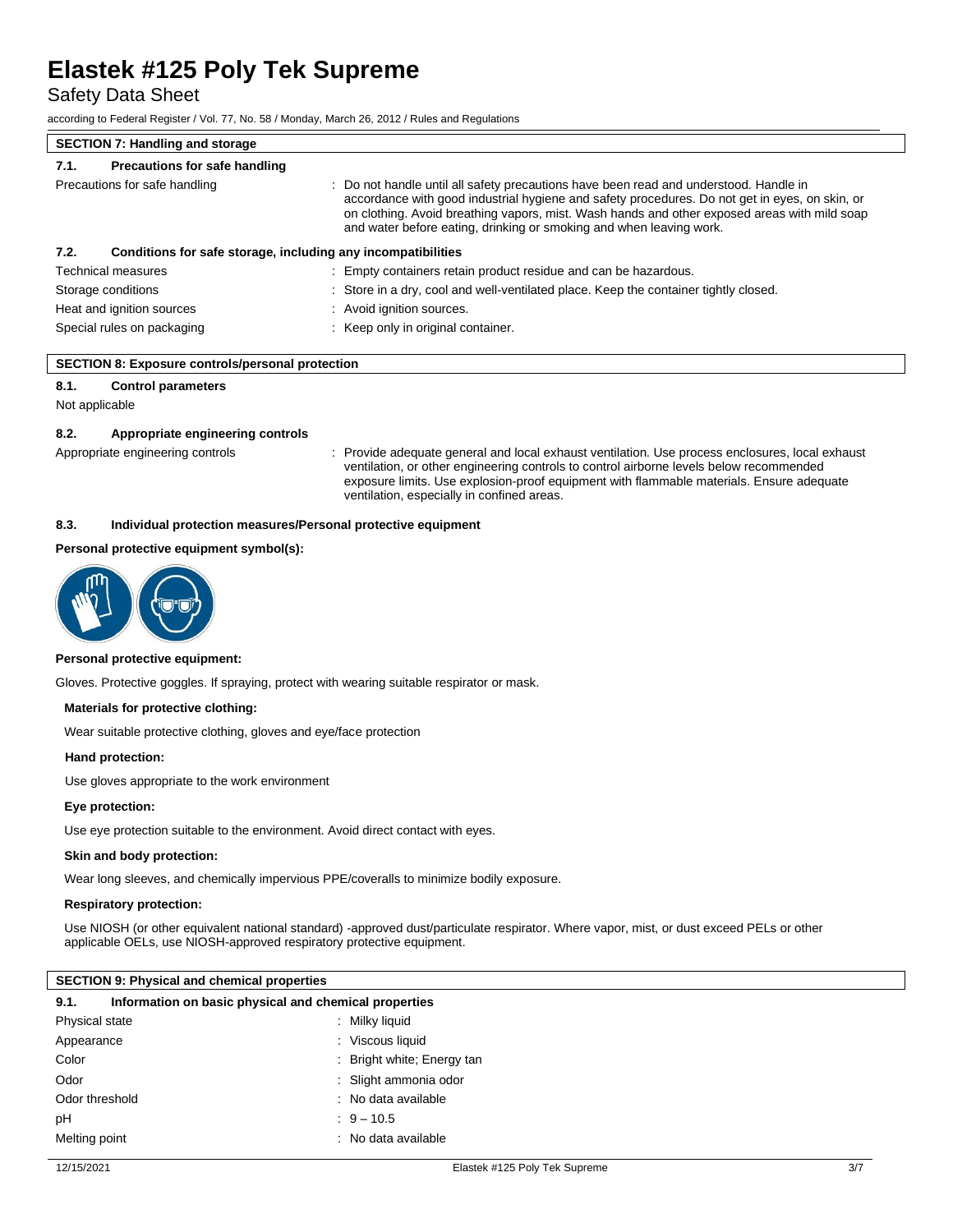# Safety Data Sheet

according to Federal Register / Vol. 77, No. 58 / Monday, March 26, 2012 / Rules and Regulations

| Freezing point                                  | No data available    |
|-------------------------------------------------|----------------------|
| Boiling point                                   | No data available    |
| Flash point                                     | No data available    |
| Relative evaporation rate (n-butyl acetate=1)   | No data available    |
| Flammability (solid, gas)                       | No data available    |
| Vapor pressure                                  | No data available    |
| Relative vapor density at 20 °C                 | $> 1$ (air = 1)<br>÷ |
| Relative density                                | No data available    |
| Density                                         | 12.01 lb/gal         |
| Solubility                                      | No data available    |
| Partition coefficient n-octanol/water (Log Pow) | No data available    |
| Auto-ignition temperature                       | No data available    |
| Decomposition temperature                       | No data available    |
| Viscosity, kinematic                            | No data available    |
| Viscosity, dynamic                              | No data available    |
| Explosive limits                                | No data available    |
| <b>Explosive properties</b>                     | No data available    |
| Oxidising properties                            | No data available    |
|                                                 |                      |

#### **9.2. Other information**

No additional information available

# **SECTION 10: Stability and reactivity**

### **10.1. Reactivity**

Stable under normal conditions.

# **10.2. Chemical stability**

Stable under recommended handling and storage conditions (see section 7).

#### **10.3. Possibility of hazardous reactions**

None known.

### **10.4. Conditions to avoid**

High temperatures, incompatible materials.

#### **10.5. Incompatible materials**

Acids. Alcohols. Alkalis. Amines.

#### **10.6. Hazardous decomposition products**

Can be released in case of fire: carbon monoxide, carbon dioxide, nitrogen oxides, hydrogen cyanide.

| <b>SECTION 11: Toxicological information</b>    |                                      |     |
|-------------------------------------------------|--------------------------------------|-----|
| Information on toxicological effects<br>11.1.   |                                      |     |
| Acute toxicity (oral)                           | : Not classified                     |     |
| Acute toxicity (dermal)                         | : Not classified                     |     |
| Acute toxicity (inhalation)                     | : Not classified                     |     |
| Skin corrosion/irritation                       | : Not classified                     |     |
|                                                 | $pH: 9 - 10.5$                       |     |
| Serious eye damage/irritation                   | : Not classified                     |     |
|                                                 | $pH: 9 - 10.5$                       |     |
| Respiratory or skin sensitisation               | : Not classified                     |     |
| Germ cell mutagenicity                          | : Not classified                     |     |
| Carcinogenicity                                 | : Not classified                     |     |
| Titanium dioxide (13463-67-7)                   |                                      |     |
| IARC group                                      | 2B - Possibly carcinogenic to humans |     |
| In OSHA Hazard Communication Carcinogen<br>list | Yes                                  |     |
| Silica: Crystalline, quartz (14808-60-7)        |                                      |     |
| 12/15/2021                                      | Elastek #125 Poly Tek Supreme        | 4/7 |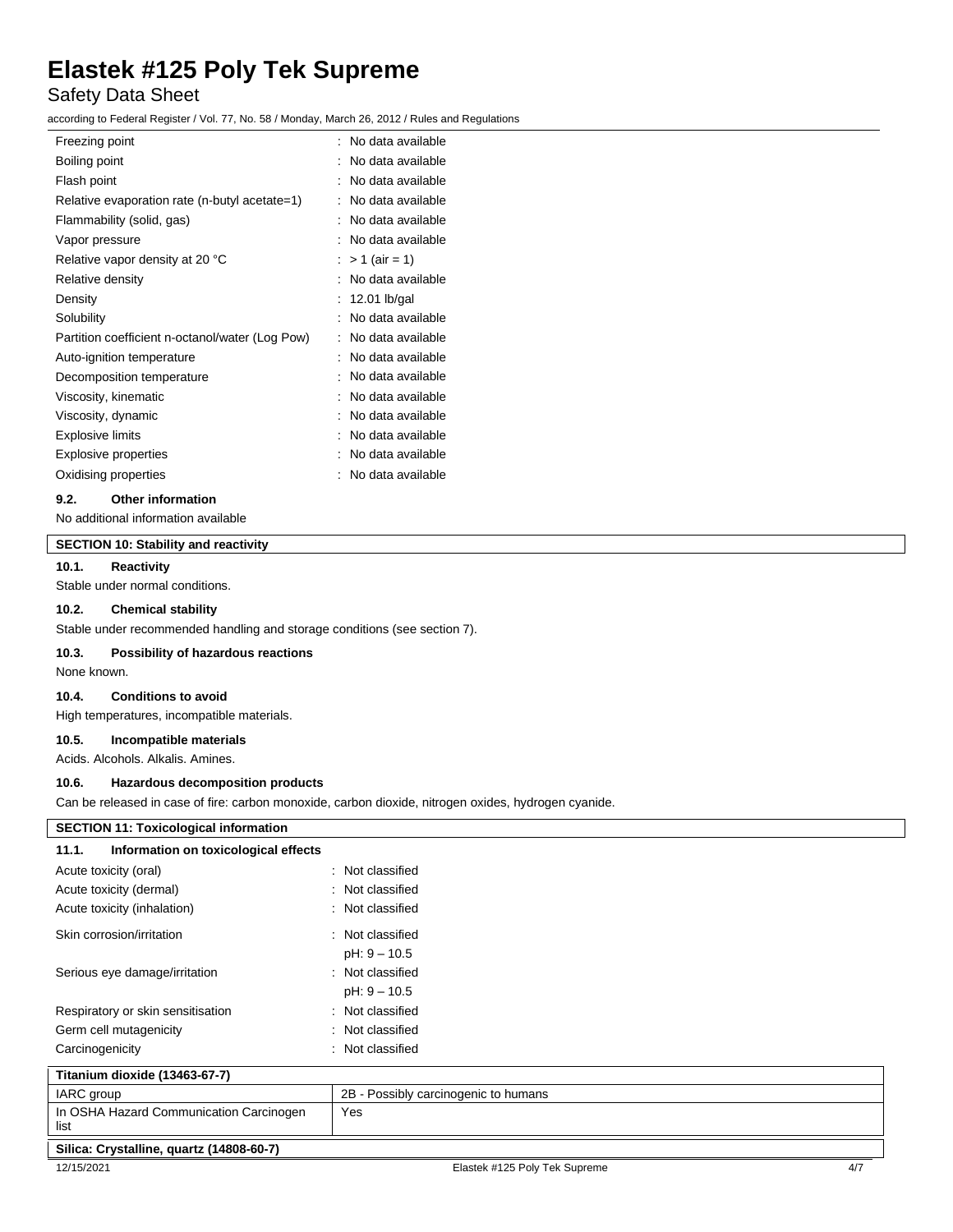Safety Data Sheet

according to Federal Register / Vol. 77, No. 58 / Monday, March 26, 2012 / Rules and Regulations

| Silica: Crystalline, quartz (14808-60-7)                      |                                                                                                                                                                      |
|---------------------------------------------------------------|----------------------------------------------------------------------------------------------------------------------------------------------------------------------|
| IARC group                                                    | 1 - Carcinogenic to humans                                                                                                                                           |
| National Toxicology Program (NTP) Status                      | Known Human Carcinogens                                                                                                                                              |
| In OSHA Hazard Communication Carcinogen<br>list               | Yes                                                                                                                                                                  |
| Reproductive toxicity                                         | : Not classified                                                                                                                                                     |
| STOT-single exposure                                          | : Not classified                                                                                                                                                     |
|                                                               |                                                                                                                                                                      |
| STOT-repeated exposure                                        | : Not classified                                                                                                                                                     |
| Aspiration hazard                                             | : Not classified                                                                                                                                                     |
| Viscosity, kinematic                                          | : No data available                                                                                                                                                  |
| Symptoms/effects                                              | Not expected to present a significant hazard under anticipated conditions of normal use.                                                                             |
| Symptoms/effects after inhalation                             | May cause respiratory irritation.                                                                                                                                    |
| Symptoms/effects after skin contact                           | : May cause skin irritation.                                                                                                                                         |
| Symptoms/effects after eye contact                            | : May cause eye irritation.                                                                                                                                          |
| Symptoms/effects after ingestion                              | : May cause gastrointestinal irritation.                                                                                                                             |
| <b>SECTION 12: Ecological information</b>                     |                                                                                                                                                                      |
| 12.1.<br><b>Toxicity</b>                                      |                                                                                                                                                                      |
| Ecology - general                                             | No information available.                                                                                                                                            |
| Hazardous to the aquatic environment, short-<br>term (acute)  | Not classified.                                                                                                                                                      |
| Hazardous to the aquatic environment, long-<br>term (chronic) | Not classified.                                                                                                                                                      |
| 12.2.<br>Persistence and degradability                        |                                                                                                                                                                      |
| No additional information available                           |                                                                                                                                                                      |
| 12.3.<br><b>Bioaccumulative potential</b>                     |                                                                                                                                                                      |
| No additional information available                           |                                                                                                                                                                      |
| 12.4.<br><b>Mobility in soil</b>                              |                                                                                                                                                                      |
| No additional information available                           |                                                                                                                                                                      |
| 12.5.<br>Other adverse effects                                |                                                                                                                                                                      |
| Other adverse effects                                         | : No data available.                                                                                                                                                 |
|                                                               |                                                                                                                                                                      |
| <b>SECTION 13: Disposal considerations</b>                    |                                                                                                                                                                      |
| 13.1.<br><b>Disposal methods</b>                              |                                                                                                                                                                      |
| Waste treatment methods                                       | Do not discharge to public wastewater systems without permit of pollution control authorities.<br>No discharge to surface waters is allowed without an NPDES permit. |
| Product/Packaging disposal recommendations                    | : Dispose in a safe manner in accordance with local/national regulations. Do not allow the                                                                           |
|                                                               | product to be released into the environment.                                                                                                                         |
| <b>SECTION 14: Transport information</b>                      |                                                                                                                                                                      |
|                                                               |                                                                                                                                                                      |
| <b>Department of Transportation (DOT)</b>                     |                                                                                                                                                                      |
| In accordance with DOT                                        |                                                                                                                                                                      |
| Not regulated for transport                                   |                                                                                                                                                                      |
| Transport by sea (IMDG)                                       |                                                                                                                                                                      |
| Not regulated for transport                                   |                                                                                                                                                                      |

# **Air transport (IATA)**

Not regulated for transport

 $\overline{\phantom{a}}$ 

 $\overline{\phantom{a}}$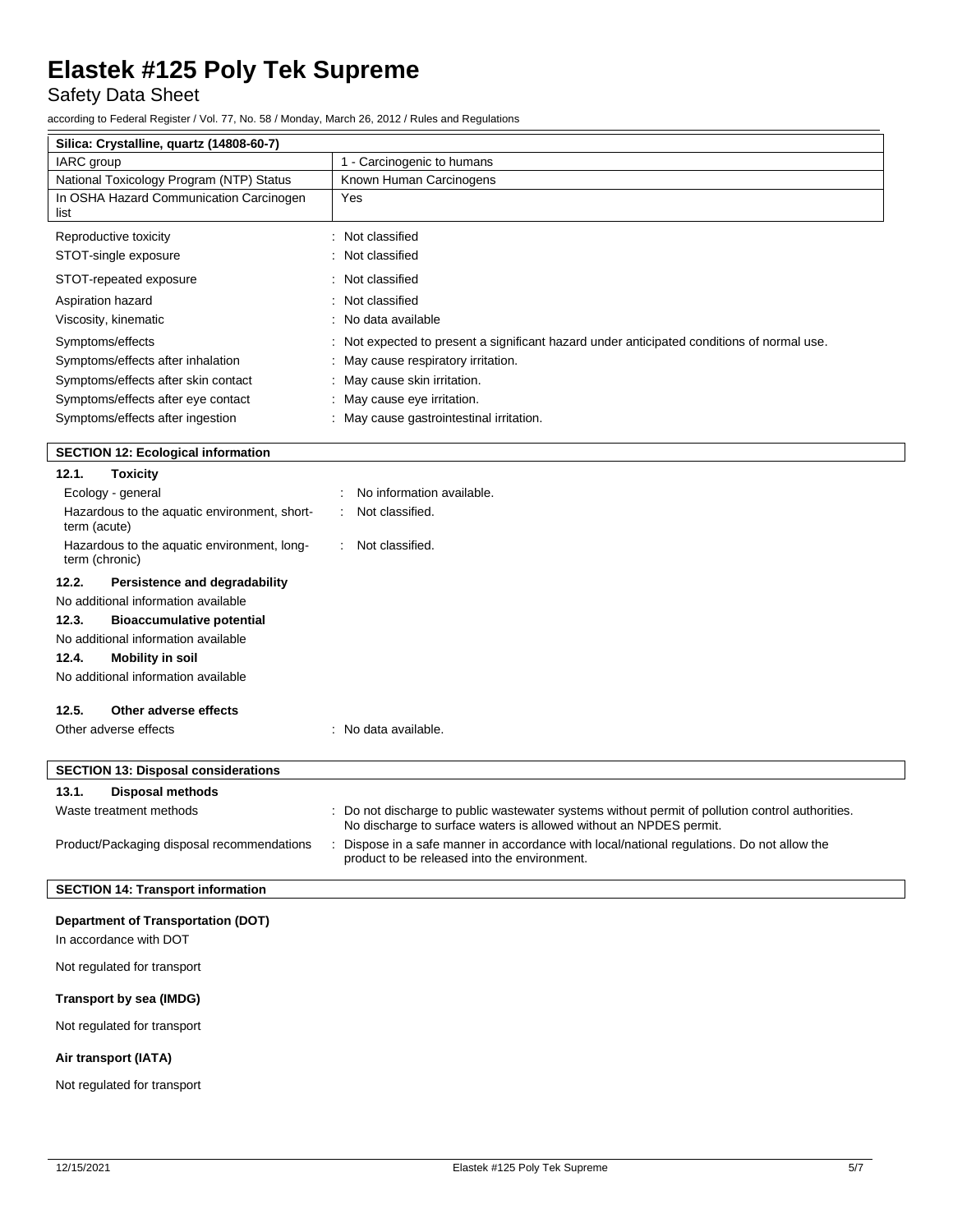Safety Data Sheet

according to Federal Register / Vol. 77, No. 58 / Monday, March 26, 2012 / Rules and Regulations

### **SECTION 15: Regulatory information**

## **15.1. US Federal regulations**

| Elastek #125 Poly Tek Supreme                                                                                                                                                                                                                                                                                           |      |  |
|-------------------------------------------------------------------------------------------------------------------------------------------------------------------------------------------------------------------------------------------------------------------------------------------------------------------------|------|--|
| All chemical substances in this product are listed as "Active" in the EPA (Environmental Protection Agency) "TSCA Inventory Notification (Active-<br>Inactive) Requirements Rule" ("the Final Rule") of Feb. 2019, as amended Feb. 2021, or are otherwise exempt or regulated by other agencies<br>such as FDA or FIFRA |      |  |
| SARA Section 311/312 Hazard Classes                                                                                                                                                                                                                                                                                     | None |  |

#### **15.2. International regulations**

No additional information available

## **15.3. US State regulations**

WARNING: This product can expose you to Ethylene oxide, which is known to the State of California to cause cancer and birth defects or other reproductive harm. For more information go to www.P65Warnings.ca.gov.

| <b>Component</b>                            | Carcinogenicity | Developmental<br>toxicity | Reproductive<br>toxicity male | Reproductive<br>toxicity<br>female | No significant<br>risk level (NSRL) | <b>Maximum</b><br>allowable<br>dose level<br>(MADL) |
|---------------------------------------------|-----------------|---------------------------|-------------------------------|------------------------------------|-------------------------------------|-----------------------------------------------------|
| Titanium dioxide<br>$(13463 - 67 - 7)$      | X               |                           |                               |                                    | Not available                       |                                                     |
| Silica: Crystalline,<br>quartz (14808-60-7) | X               |                           |                               |                                    |                                     |                                                     |
| Formaldehyde (50-00-<br>$\left( 0\right)$   | X               |                           |                               |                                    | 40 µg/day                           |                                                     |
| Ethylene glycol (107-<br>$21-1)$            |                 | X                         |                               |                                    |                                     | 8700 µg/day<br>(oral)                               |
| Acrylonitrile (107-13-1)                    | X               |                           |                               |                                    | 0.7 µg/day NSRL                     |                                                     |
| Benzophenone (119-<br>$61-9)$               | X               |                           |                               |                                    |                                     |                                                     |
| Ethylene oxide (75-21-<br>8)                | X               | X                         | X                             | X                                  | 2 µg/day                            | 20 µg/day                                           |

| <b>Component</b>                         | State or local regulations                                                                                                                                                                                                         |     |
|------------------------------------------|------------------------------------------------------------------------------------------------------------------------------------------------------------------------------------------------------------------------------------|-----|
| Titanium dioxide (13463-67-7)            | U.S. - New Jersey - Right to Know Hazardous Substance List; U.S. - Pennsylvania -<br>RTK (Right to Know) List; U.S. - Massachusetts - Right To Know List                                                                           |     |
| Ammonium hydroxide (1336-21-6)           | U.S. - Massachusetts - Right To Know List; U.S. - New Jersey - Right to Know<br>Hazardous Substance List; U.S. - Pennsylvania - RTK (Right to Know) -<br>Environmental Hazard List; U.S. - Pennsylvania - RTK (Right to Know) List |     |
| Silica, amorphous (7631-86-9)            | U.S. - New Jersey - Right to Know Hazardous Substance List; U.S. - Massachusetts<br>- Right To Know List; U.S. - Pennsylvania - RTK (Right to Know) List                                                                           |     |
| Silica: Crystalline, quartz (14808-60-7) | U.S. - New Jersey - Right to Know Hazardous Substance List; U.S. - Pennsylvania -<br>RTK (Right to Know) List; U.S. - Massachusetts - Right To Know List                                                                           |     |
| Limestone (1317-65-3)                    | U.S. - New Jersey - Right to Know Hazardous Substance List; U.S. - Pennsylvania -<br>RTK (Right to Know) List                                                                                                                      |     |
| Formaldehyde (50-00-0)                   | U.S. - New Jersey - Right to Know Hazardous Substance List; U.S. - Pennsylvania -<br>RTK (Right to Know) List; U.S. - Massachusetts - Right To Know List                                                                           |     |
| Ethylene glycol (107-21-1)               | U.S. - Massachusetts - Right To Know List; U.S. - New Jersey - Right to Know<br>Hazardous Substance List; U.S. - Pennsylvania - RTK (Right to Know) -<br>Environmental Hazard List; U.S. - Pennsylvania - RTK (Right to Know) List |     |
| Acrylonitrile (107-13-1)                 | U.S. - Massachusetts - Right To Know List; U.S. - New Jersey - Right to Know<br>Hazardous Substance List; U.S. - Pennsylvania - RTK (Right to Know) -<br><b>Environmental Hazard List</b>                                          |     |
| Ethylene oxide (75-21-8)                 | U.S. - New Jersey - Right to Know Hazardous Substance List; U.S. - Pennsylvania -<br>RTK (Right to Know) List; U.S. - Massachusetts - Right To Know List                                                                           |     |
| 12/15/2021                               | Elastek #125 Poly Tek Supreme                                                                                                                                                                                                      | 6/7 |